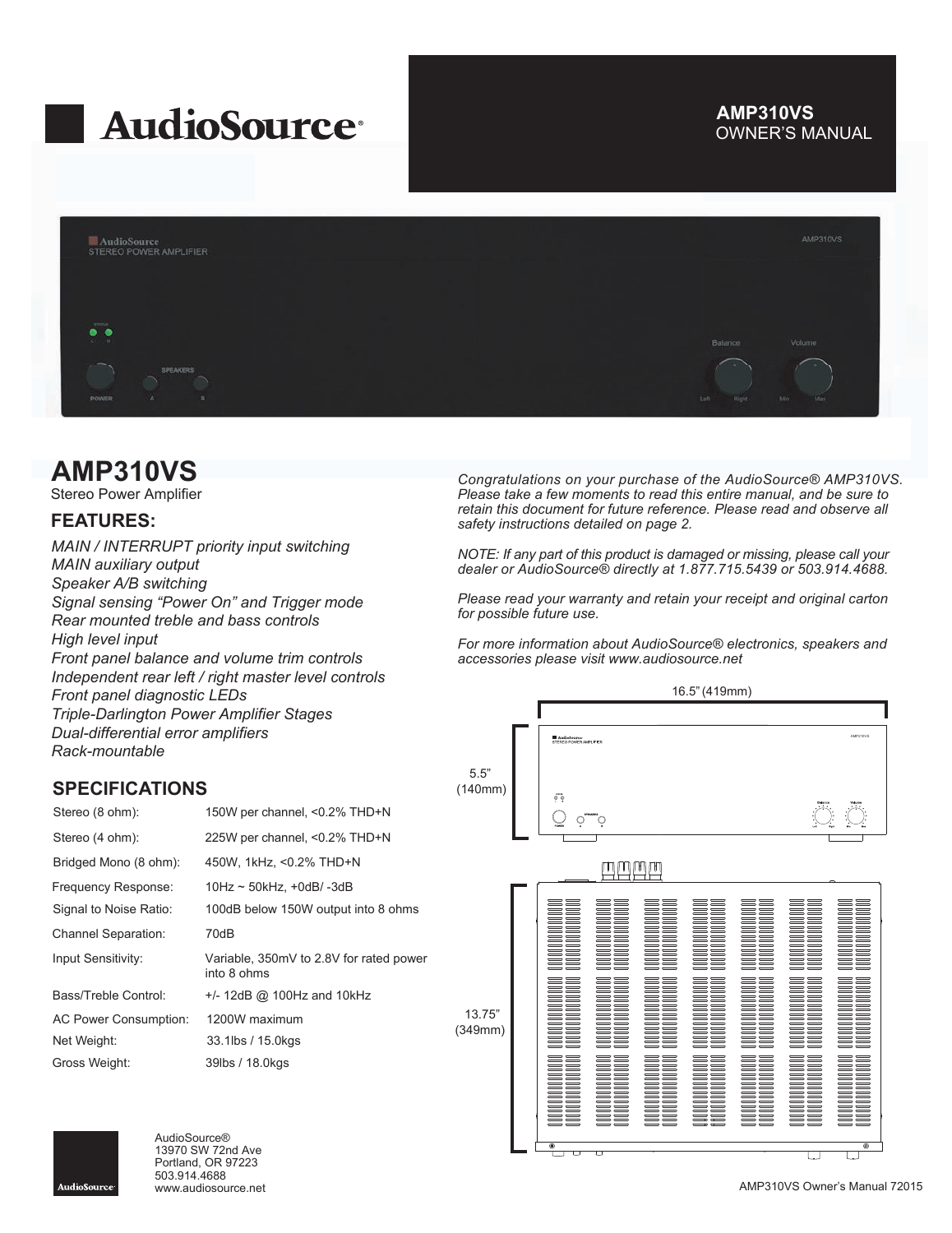# **CAUTION**

**RISK OF ELECTRICAL SHOCK DO NOT OPEN**



CAUTION: TO REDUCE THE RISK OF ELECTRIC SHOCK, DO NOT REMOVE THE COVER. NO USER SERVICABLE PARTS INSIDE. REFER SERVICING TO QUALIFIED PERSONNEL!

EXPLANATION OF SAFETY SYMBOLS



The exclamation point within an equilateral triangle is intended to alert the user of the presence of important operating and maintenance (servicing) instructions in the literature accompanying the appliance.

The lightning flash with the arrowhead symbol within an equilateral triangle is intended to alert the user to the presence of uninsulated "dangerous voltage" within the products' enclosure that may be of sufficient magnitude to constitute a risk of electric shock to persons.

#### **IMPORTANT SAFETY INSTRUCTIONS**

- WARNING: TO PREVENT FIRE OR SHOCK HAZARD, DO NOT EXPOSE THIS APPLIANCE TO RAIN OR MOISTURE. THE APPARATUS SHALL NOT BE EXPOSED TO DRIPPING OR SPLASHING AND THAT OBJECTS FILLED WITH LIQUIDS, SUCH AS VASES, SHALL NOT BE PLACED ON APPARATUS.
- WARNING: TO PREVENT FIRE OF SHOCK HAZARD, DO NOT USE THIS PLUG WITH AN EXTENSION CORD, RECEPTACLE OR OTHER OUTLET UNLESS THE BLADES CAN BE FULLY INSERTED TO PREVENT BLADE EXPOSURE.
- WARNING: THE MAINS PLUG IS USED AS DISCONNECT DEVICE. THE DISCONNECT DEVICE SHALL REMAIN READILY AVAILABLE.
- WARNING: ONLY USE ATTACHMENTS OR ACCESSORIES SPECIFIED OR PROVIDED BY THE MANUFACTURER.
- 1. Read these instructions.
- 2. Keep these instructions.
- 3. Heed all warnings.
- 4. Follow all instructions.
- 5. Do not use this apparatus near water.
- 6. Clean only with dry cloth.
- 7. Do not block any ventilation openings. The ventilation should not be impeded by covering the ventilation openings with items such as newspaper, table cloths, curtains etc. Install in accordance with the manufacturer's instructions.
- 8. Do not install near heat sources such as radiators, heat registers, stoves, or other apparatus (including amplifiers) that produce heat. No open flame sources, such as lighted candles, should be placed on the apparatus.
- 9. Do not defeat the safety purpose of the polarized or grounding type plug. A polarized plug has two blades with one wider than the other. A grounding type plug has two blades and a third grounding prong. The wide blade or third prong is provided for your safety. If the provided plug does not fit into your outlet, consult an electrician for replacement of the obsolete outlet.
- 10. Protect the power cord from being walked on or pinched particularly at the plugs, convenience receptacles, and at the point of exit from the apparatus.
- 11. Only use attacheements/accessories specified by the manufacturer.
- 12. Use only with the cart, stand, tripod, bracket, or table specified by the manufacturer, or sold with the apparatus. When a cart or rack is used, use caution when moving the cart/apparatus combination to avoid injury from tip-over.



- 13. Unplug the apparatus during lightning storms or when unused for long periods of time.
- 14. Refer all servicing to qualified personnel. Servicing is required when the apparatus has been damaged in any way, such as power supply cord or plug is damaged, liquid has been spilled or objects have fallen into the apparatus has been exposed to rain or moisture, does not operate normally, or has been dropped.
- 15. WARNING: To reduce the risk of fire or electric shock, do not expose this apparatus to rain or moisture. The apparatus shall not be exposed to dripping or splashing and that objects filled with liquids, such as vases, shall not be placed on apparatus.
- 16. WARNING: The mains plug/appliance coupler is used as disconnect device, the disconnect device shall remain readily operable.
- 17. This equipment is a Class II or double insulated electrical appliance. It is designed in such a way that it does not require a safety connection to electrical earth.



ATTENTION: RISQUE DE CHOC ELECTRIQUE-NE PAS OUVRIR 18.

 - This lightning flash with arrowhead symbol within an equilateral triangle is intended to alert the user to the presence of non-insulated "dangerous voltage" within the product's enclosure that may be of sufficient magnitude to constitute a risk of electric shock.

 - Warning: to reduce the risk of electric shock, do not remove cover (or back) as there are no user-serviceable parts inside. Refer servicing to qualified personnel. - The exclamation point within an equilateral triangle is intended to alert the user

 to the presence of important operating and maintenance instructions in the literature accompanying the appliance.

MAGNETIC FIELD: !!CAUTION!! Do not locate sensitive high-gain equipment such as preamplifiers or tape decks directly above or below the unit. Because this amplifier has a high power density, it has a strong magnetic field, which can induce hum into unshielded devices that are located nearby. The field is strongest just above and below the unit. If an equipment rack is used, we recommend locating the amplifier(s) in the bottom of the rack and the preamplifier or other sensitive equipment at the top.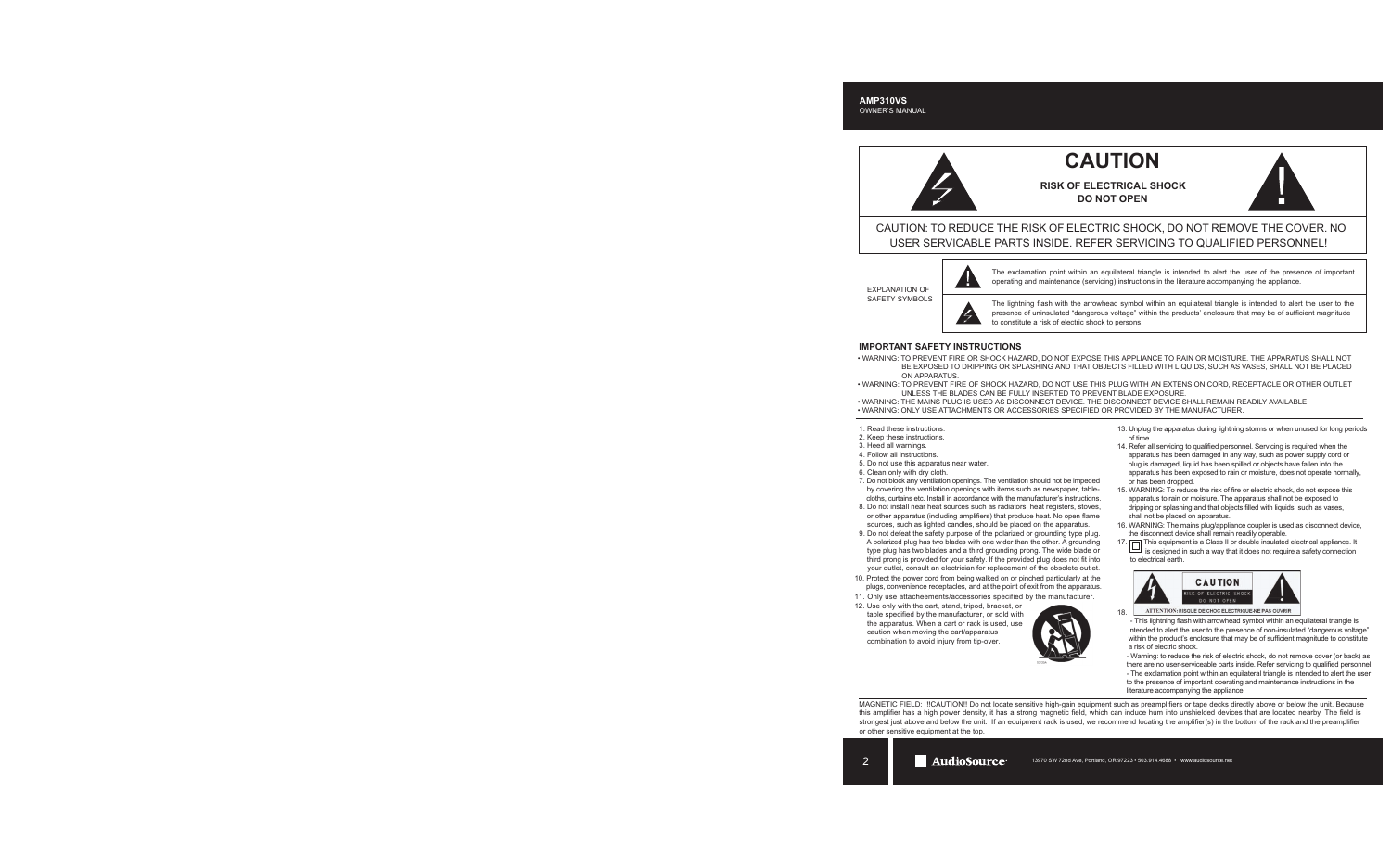

speaker wire.

For bridged mode, playing Right and Left together as mono output, use a Y cable adapter to connect Right and Left RCA signal to the Right (Red) input at MAIN IN. Set the MODE switch to BRIDGED and follow the instructions for bridged speaker connection in the SPEAKER TERMINALS section of this manual.

**NOTE:** *The AMP310VS supplies 450W in bridged mode, Please verify that your speakers are capable of handling such power to avoid possible damage!*

13970 SW 72nd Ave, Portland, OR 97223 • 503.914.4688 • www.audiosource.net 3

Warning: While the amplifier does self-protect under most improper output conditions, misconfiguration of loudspeaker mode and incorrect connection of loudspeakers could damage connected loudspeakers and/or amplifier. Please refer installation to a qualified installation professional, and always

check state and local electrical codes when installing.